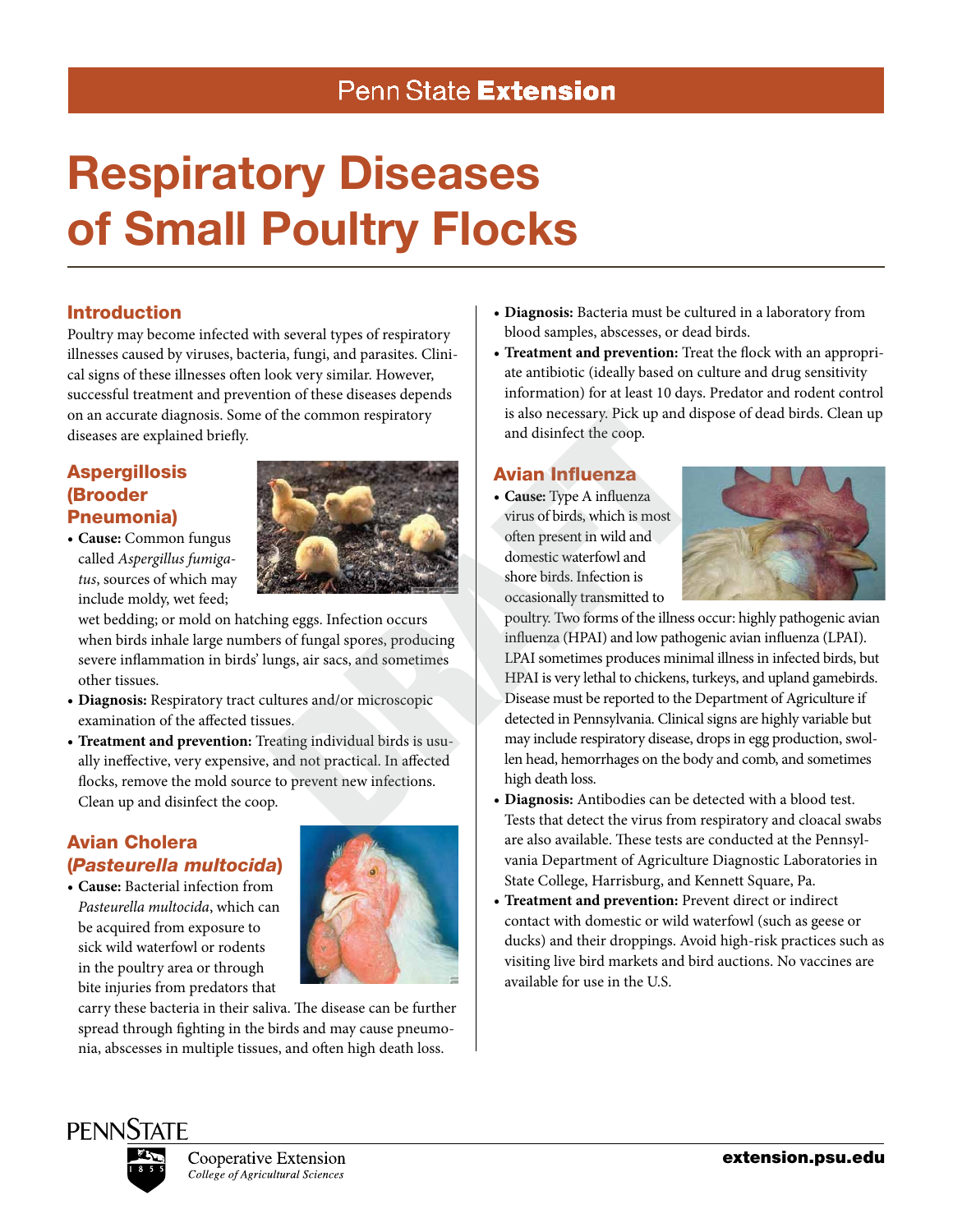#### Fowl Pox Infection

**• Cause:** Birds become infected with the pox virus through contact with sick birds or infected scabs in the environment. Mosquitos can also transmit fowl pox.



**• Diagnosis:** Typical nodules and scabs can be seen on featherless

tracts of skin on the face, wing web, and feet, and often take 3 to 4 weeks to heal and fall off. Nodules can sometimes develop in the mouth and trachea. This form, called "wet pox," is difficult to recognize and may cause affected birds to die from suffocation.

**• Treatment and prevention:** Keep a closed flock (no new birds of any age or species introduced to the present flock from outside sources) and control mosquitoes. Clean up and disinfect the coop. A very effective vaccine is available that can prevent the illness or stop the existing infection from spreading if detected early.

# **Infectious** Bronchitis (IBV)

**• Cause:** An avian coronavirus. The disease spreads very rapidly and causes coughing, egg production drops, and sometimes death loss in very young chickens. After the initial infection, thin-shelled eggs or eggs with wrinkled shells may be seen.



**• Diagnosis:** Blood test. Some animal laboratories can attempt isolation of the virus from necropsy specimens.

**• Treatment and prevention:** Only supportive care can be provided once the flock is ill. For prevention, keep a closed flock, away from other poultry. Clean up and disinfect of the coop. Vaccines are also available.

#### Infectious Laryngotracheitis (ILT)

**• Cause:** An avian herpesvirus. Infected chickens develop severe respiratory distress and may cough up bloody mucus. High death loss may be seen. Recovered birds may remain virus carriers and continue to spread the infection among susceptible chickens.



- **• Diagnosis:** Clinical signs are very suggestive for ILT. Submit sick or dead birds to the Animal Diagnostic Laboratory.
- **• Treatment and prevention:** A very effective vaccine is available that can prevent the illness or stop the existing infection from spreading if detected early. Vaccination prior to taking birds to poultry shows (no less than one month before the show) is highly recommended. A tissue-culture-origin vaccine should be used.

# *Mycoplasma gallisepticum* (MG)

**• Cause:** This bacteria infects chickens, turkeys, and upland game birds. Clinical signs include nasal discharge, infected sinuses and air sacs, pneumonia, and a drop in egg production. Turkeys are the most vulnerable



to infection, while chickens sometimes carry this bacteria without showing signs. Spread by bird-to-bird contact or contact with infectious respiratory secretions. Once infected, a bird remains infected for life. Infected breeders also transmit this bacteria into the hatching egg, causing chicks to hatch with the infection.

- **• Diagnosis:** Clinical signs, blood testing, and testing for presence of the organism.
- **• Treatment and prevention:** The effects of the disease can be reduced with certain antibiotics. Vaccines are also available. For prevention, keep a closed flock and only purchase birds that have tested negative for the disease.

#### Additional Resources

For more information on flock health, treatment, and prevention of disease, contact the Penn State Animal Diagnostic Laboratory at 814-863-0837.

Prepared by Eva Wallner-Pendleton and Patricia Dunn, Penn State Animal Diagnostic Laboratory, Penn State Extension and Department of Animal Science.

Photos provided by the American Association of Avian Pathologists and the Penn State Department of Animal Science.

Penn State College of Agricultural Sciences research and extension programs are funded in part by Pennsylvania counties, the Commonwealth of Pennsylvania, and the U.S. Department of Agriculture.

This publication is available in alternative media on request.

Penn State is an equal opportunity, affirmative action employer, and is committed to providing employment opportunities to minorities, women, veterans, individuals with disabilities, and other protected groups. Nondiscrimination: http://guru.psu.edu/policies/ AD85.html

Produced by Ag Communications and Marketing

© The Pennsylvania State University 2015

**Code EE0160** 5M7/15mpc